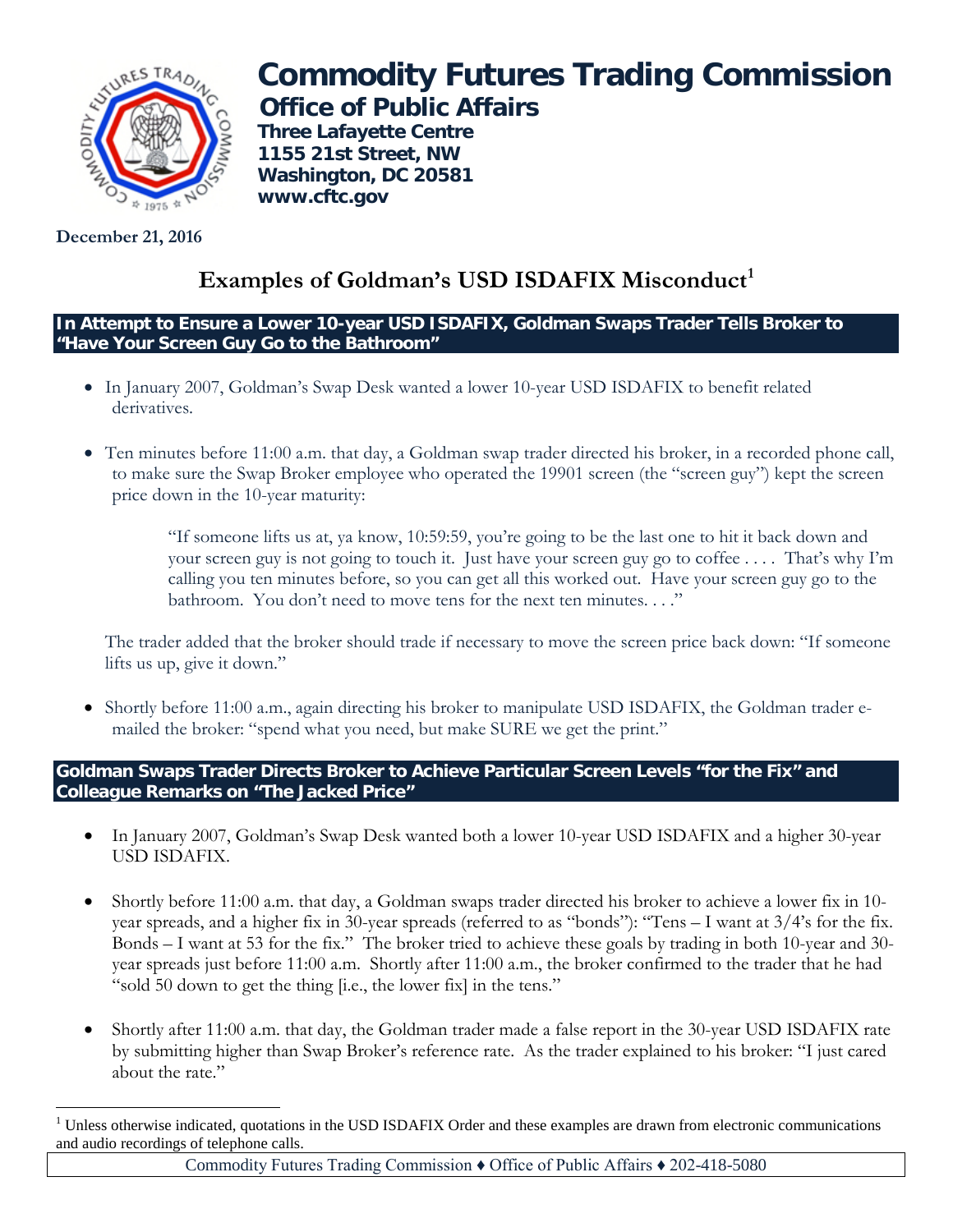• Later that day, Goldman traders noted the favorable USD ISDAFIX rates in 10-year and 30-year maturities. One commented "niiiice," the other, "Tee hee." A third Goldman trader described the manipulated USD ISDAFIX that day as the "jacked price," as opposed to a "fair price."

## **Goldman Swaps Trader Complains That He Should "Control the Screen Without Having to Give[] Some Loser Another [Trade]"**

- In July 2007, the Goldman Swap Desk wanted a lower 30-year USD ISDAFIX.
- Shortly before 11:00 a.m. that day, Swap Broker sold 30-year swap spreads on behalf of a Goldman swaps trader, in an attempt to lower the 30-year USD ISDAFIX rate. Afterwards, the broker apologized to the trader that the broker "was so anxious to cover the bids . . . so they [30-year spreads] could not be lifted up" that he traded \$50 million notional more than he had initially told the trader. But this was more than the trader wanted to spend to achieve his manipulative goal: "I should control the screen without having to given [sic] some loser another [trade]," the trader complained. •

# **Goldman Volatility Trader Tells Swap Desk to "Make Sure" Certain USD ISDAFIX Rates "Are Not Silly High"**

- In April 2008, the Goldman Volatility Desk wanted higher 2-year and 5-year USD ISDAFIX rates, and a lower 3-year USD ISDAFIX rate relative to those rates.
- Shortly before 11:00 a.m., a Goldman Volatility Desk trader asked the Swap Desk to "make sure 3s are not silly high to 2s and 5s at 11am," i.e., to ensure those USD ISDAFIX rates fixed at levels favorable to the Volatility Desk's related positions.

# **Goldman Swap Desk "Gamed the Fix" in an Intrabank USD ISDAFIX Swap**

- In September 2008, the Goldman Swap Desk wanted a higher 10-year USD ISDAFIX rate.
- In an attempt to accomplish this, seconds before 11:00 a.m. that day, a Swap Desk trader sold 10-year U.S. Treasuries via Swap Broker's proprietary electronic trading platform (transactions that could put upward pressure on the 10-year USD ISDAFIX rate).
- Later that day, a Goldman Volatility Desk trader complained to the Swap Desk about an intrabank trade between the two desks that was based on the 10-year USD ISDAFIX, plus a small premium paid to the Swap Desk. The volatility trader objected to the premium, especially in light of the Swap Desk's attempts to manipulate the ISDAFIX: "So you gamed the fix and then charged us on top of it?"

## **Goldman Swap Desk Traders Attempt to "to keep 10s low and 5's high at 11" by Trading Swap Spreads and U.S. Treasuries, and by a False Submission**

- In March 2009, the Swap Desk wanted a higher 5-year USD ISDAFIX rate and a lower 10-year USD ISDAFIX rate.
- Shortly before 11:00 a.m. that day, a Goldman swap trader informed his broker of his manipulative aims: "we're going to want to keep 10s low and 5's high at 11[,] overall want lowest spreads possible." Just seconds before 11:00 a.m., the broker engaged in trading conduct on the Goldman swap trader's behalf, including selling swap spreads through Swap Broker, in a manner designed to push down the 10-year USD ISDAFIX rate. A few minutes later, discussing their attempt, the trader noted that "they should have gone down[,] there was about 7 sec" left before 11:00 a.m.